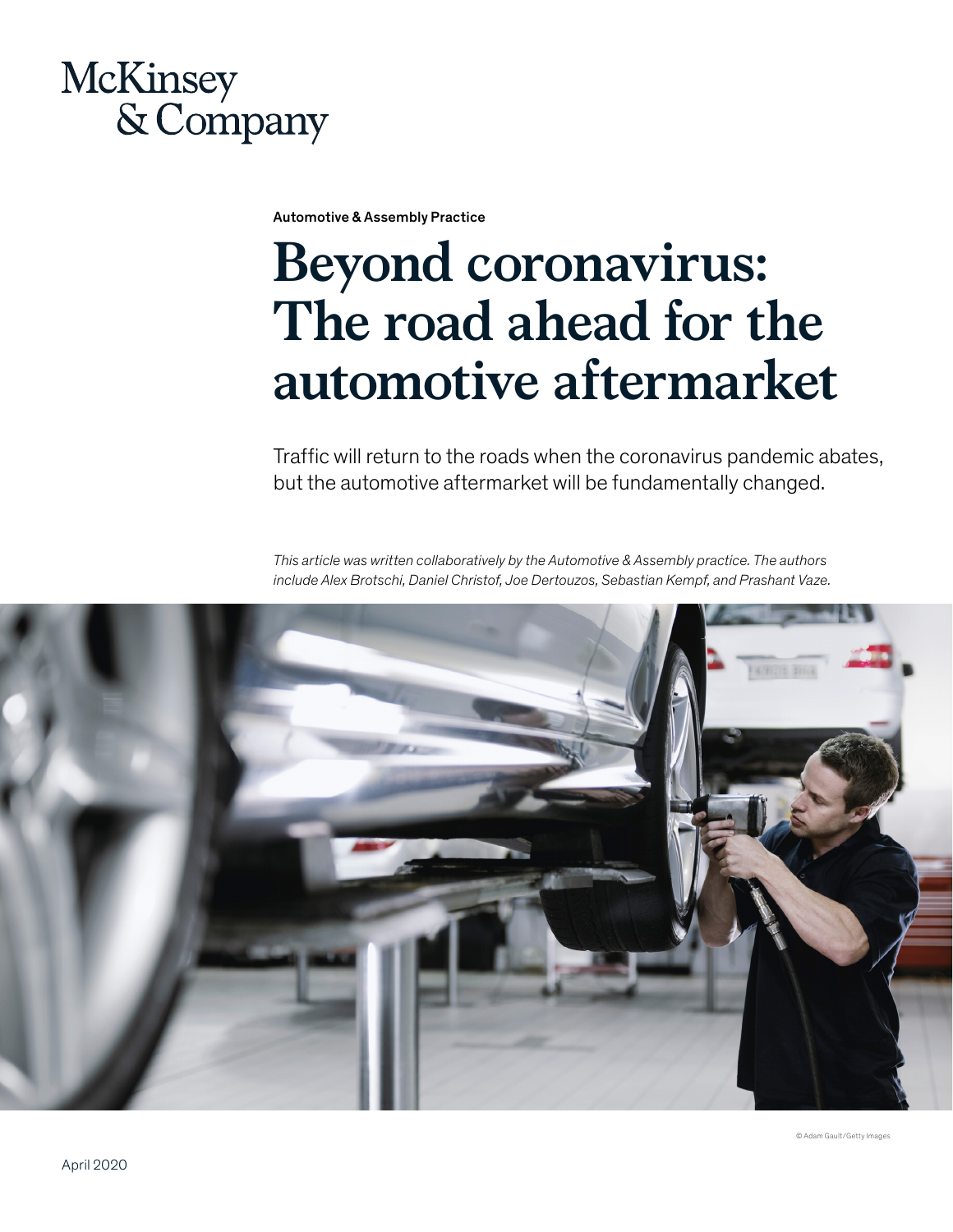#### Every day, healthcare experts and data analysts

update models predicting the spread of coronavirus to show the extent of the human tragedy—the number of lives lost, patients hospitalized, and unemployed workers. Despite the intense scrutiny, much uncertainty persists.

Within the automotive sector, COVID-19 is a massive, once-in-a-lifetime disruption, and the situation is changing rapidly. To gain more clarity about the pandemic's potential impact on the light-vehicle aftermarket—encompassing parts, accessories, and tire sales—we reviewed both past and current trends. First, we looked at previous crises to quantify how demand, revenue, and other aftermarket performance indicators typically change during a downturn. We then considered the current global health crisis and created scenarios showing how the aftermarket might evolve this year, as the pandemic abates, and over the longer term, as we enter the "next normal."

Our analysis focused on challenges unique to the COVID-19 crisis, including a sudden and steep drop in vehicle miles traveled (VMT) and customer foot traffic because of physical distancing. These shifts, combined with the potential for a slow economic recovery, mean that aftermarket demand may take years to recover to 2019 levels. With so many challenges ahead, aftermarket players should take steps now to improve their business and emerge stronger from the crisis.

Although our analysis focuses on the United States and Europe, we also reviewed developments in the Chinese aftermarket, which is showing signs of recovery.1

### **Looking back: Aftermarket performance in previous crises**

The light-vehicle aftermarket has typically been the most recession-resistant part of the automotive industry. Its size primarily depends on the size of the car parc, rather than new vehicle sales.

When economic pressure causes drivers to delay purchasing new cars, repairs on their current (and older) vehicles become even more vital.

To appreciate the aftermarket's resilience, consider the financial crisis from 2007 to 2009. The United States saw GDP drop about 4 percent and the economic repercussions hit automotive purchases hard. Sales plunged 42 percent for new cars and 20 percent for used cars, but the aftermarket experienced only a 1 percent decline (Exhibit 1). This performance is even more remarkable considering that VMT, a key driver of the aftermarket, fell by 2.4 percent over the same period. When we disaggregated the aftermarket into component categories, we found the most significant declines were for performance parts and accessories. These discretionary purchases can be delayed, unlike those in the break-fix-repair categories.

Now consider Germany, which has Europe's largest aftermarket. The country saw GDP decline about 5 percent during the 2007 to 2009 financial crisis, but government interventions produced somewhat different automotive trends than in the US sector. New-car sales increased by 4.9 percent because a regulatory subsidy provided a financial bonus for new-car purchases if drivers traded in their old vehicles (Exhibit 2). The aftermarket remained relatively stable, although the 3.8 percent drop was much higher than the 0.6 percent reduction in VMT. The financial incentives that the government instituted for new-car purchases reduced the number of older vehicles in the car parc, resulting in a steeper decline for the aftermarket in Germany compared to the United States.

#### **Current challenges: The impact of COVID-19 on the global aftermarket**

COVID-19 has created an economic situation that is fundamentally different from any previous crisis. GDP will decrease, as it typically does during downturns, but the drop could be two times greater than the last recession, with lagging impact and

<sup>1</sup> France, Germany, Italy, and the United Kingdom served as a proxy for Europe, since they are the largest automotive markets there.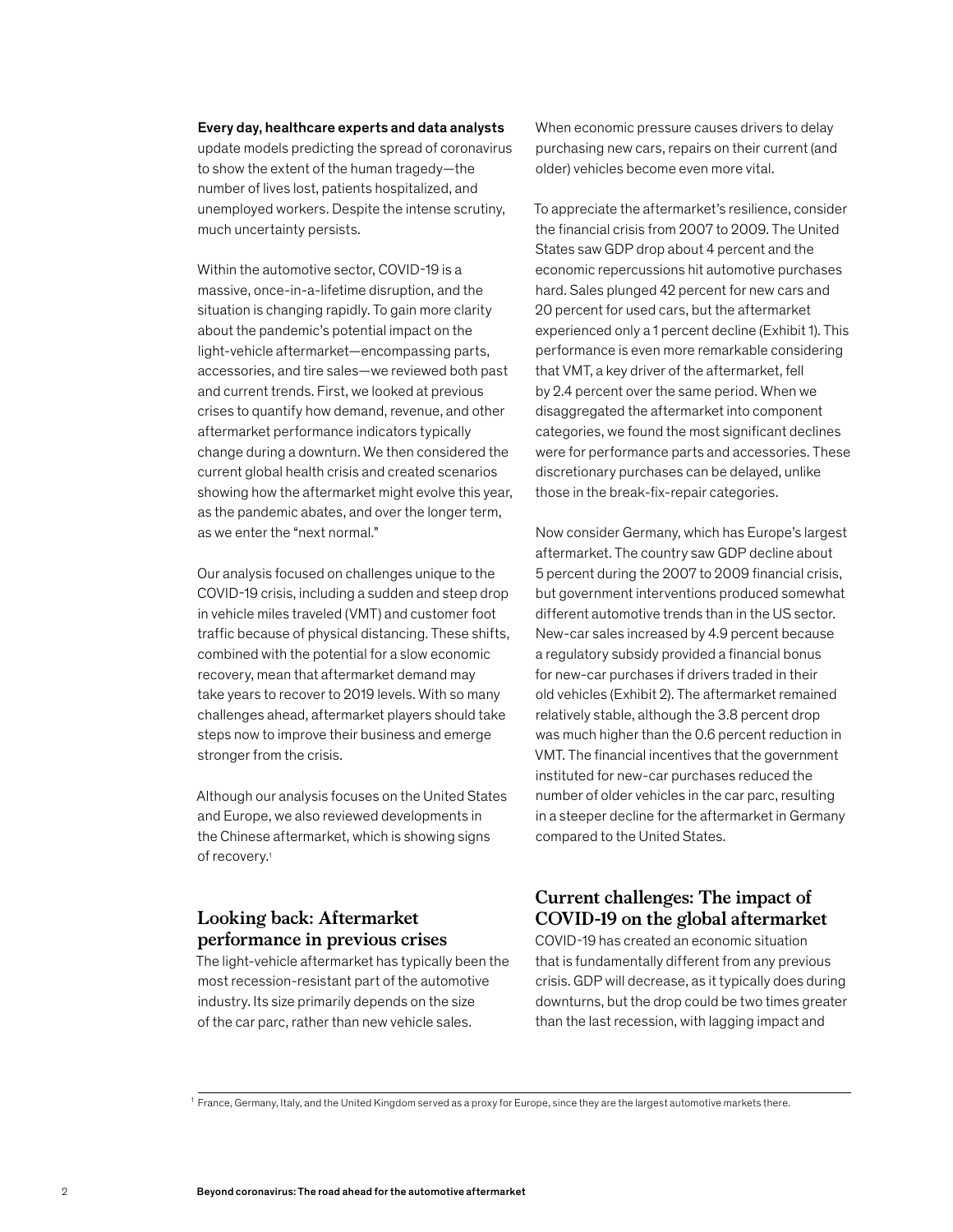#### The US aftermarket was very resilient during the financial crisis.

US historical sales of new cars, used cars, and aftermarket parts,

normalized to 100 in 2005 November 2007–09 and the state of the state of the state of the state of the state of the state of the state of the state of the state of the state of the state of the state of the state of the st



Source: Auto Care Association/AASA; Datamonitor; Edmunds; IHS Markit

high uncertainty in the following quarters. The coronavirus crisis will also introduce five additional aftermarket-relevant factors that were absent in the 2007 to 2009 financial crisis: a drastic reduction in VMT, fewer collisions, lower retail traffic, a significant increase in digital channels and e-commerce volumes, as well as lower publictransportation use (Exhibit 3). Some new factors will have a positive effect on aftermarket sales. And some potential developments such as governmentstimulus packages and declining used-car prices could have a positive and stabilizing influence.<sup>2</sup> But by far the largest impact comes from these five factors, which collectively have already had a severe, unprecedented impact on supply and demand.

#### Lower vehicle miles traveled

In many regions, roads are eerily empty and cities are free of crowds. Congestion indicators released by the navigation-system manufacturer TomTom show a dramatic decline in private and business travel, including commuting. Consider Italy and Spain, two countries that were hard hit in February and March. Car density was down to 17 percent

of levels from a year earlier in both Bergamo and Milano, and to 18 percent in Madrid as of March 20. In Germany, where a curfew is in effect in some locations, the traffic load on urban roads had decreased approximately 40 percent by end of March.

#### Fewer collisions

With regulations keeping people home and lowering car density, the collision rate has dropped in many cities. For instance, Seattle has seen about 50 percent fewer collisions since the government introduced measures to control the spread of coronavirus, while San Francisco has had a drop of about 60 percent. Very similar developments can be observed in Europe. This is clearly excellent news, as fewer accidents translate into fewer injuries and deaths. For the aftermarket, revenue planning should account for fewer crash-repair jobs.

#### Decreased retail and workshop business

Many people are delaying inspections or discretionary repairs, and some government transportation agencies are relaxing deadlines

–1 –4

Exhibit 1

 $^2$ The exact aftermarket impact depends on the nature of potential government stimulus packages.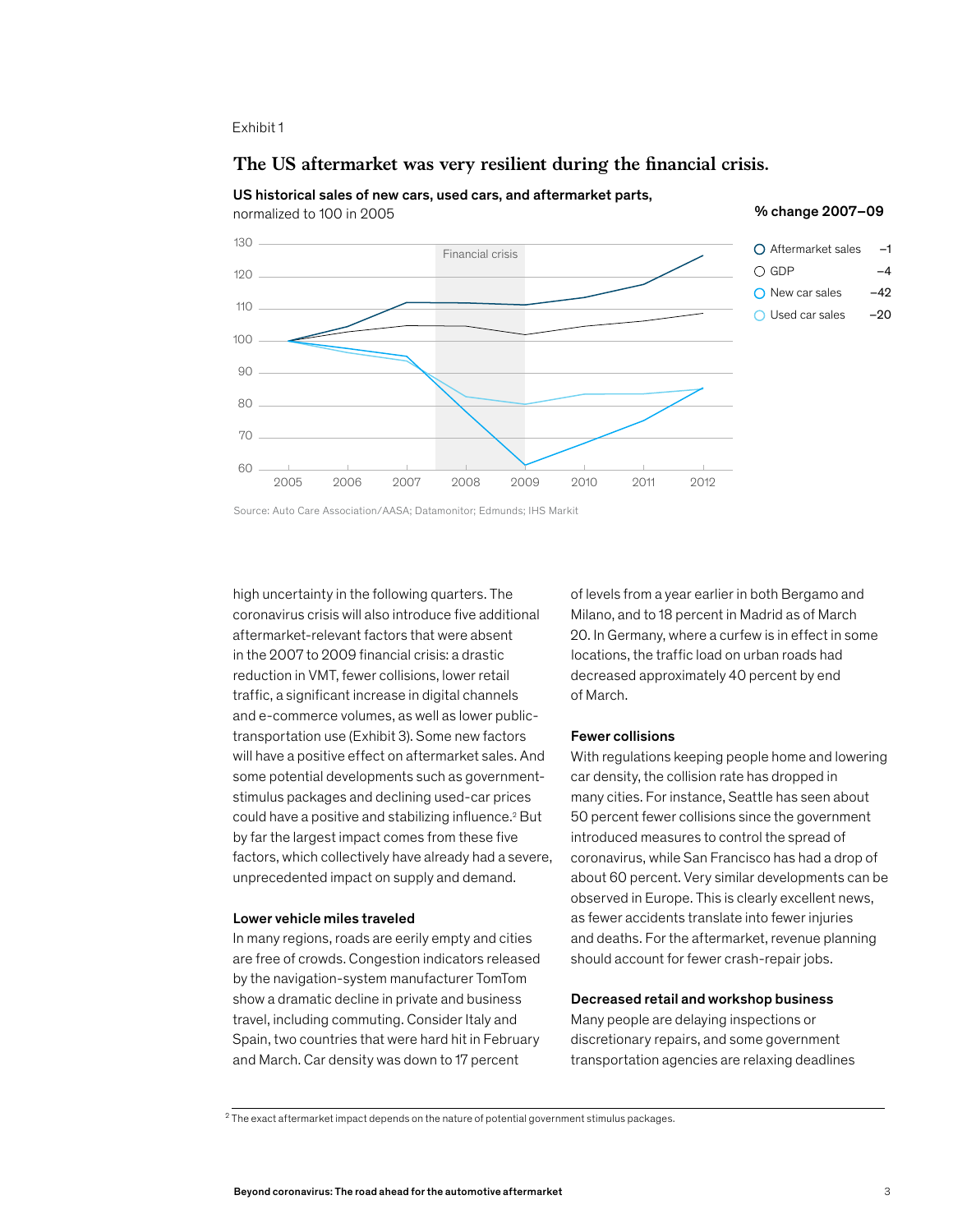#### The German aftermarket experienced greater declines during the financial crisis.



German historical sales of new cars, used cars, and aftermarket parts, normalized to 100 in 2005 and the state of the state of the state of the state of the state of the state of the state of the state of the state of the state of the state of the state of the state of the state of the state

Source: Auto Care Association/AASA; Datamonitor; Edmunds; IHS Markit; Kraftfahrtbundesamt

for mandatory technical controls and inspections. Consumers with lower incomes are also delaying avoidable repairs. These changes are dramatically reducing visits to garages, service stations, and repair workshops, even though these businesses are typically allowed to remain open and can still easily receive parts from distributors. For instance, German garages report that business is down about 50 percent.

#### Increase in digital channels and e-commerce volumes

In the United States, more end-consumers are now shopping for parts online, which helps mitigate the adverse effect of curfews and closed workshops. This trend was already prevalent in the B2B market, especially those in Asia and Eastern Europe, before it hit B2C.

#### Lower use of public transportation

Many people are taking fewer trips via public transport and shared-mobility services to reduce social contact. (In some cases, ride-sharing services have also temporarily ceased operations). The increased reliance on personal vehicles may spur demand for aftermarket services once people begin routinely traveling by car again, but it is difficult to predict when that might occur. With many people still remaining close to home, it is unlikely that lower use of public transport will have a substantial impact on aftermarket spending in 2020.

#### **The upcoming year: What's in store for the rest of 2020**

With so much uncertainty ahead, the McKinsey Global Institute created nine scenarios illustrating how the world economy might evolve. When making projections for the aftermarket, we focused on two of these scenarios, labeled A1 and A3 in Exhibit 4.

In A3, the more optimistic scenario, a strong publichealth response succeeds in controlling the spread of the coronavirus within approximately two to three months. Policy responses partially offset economic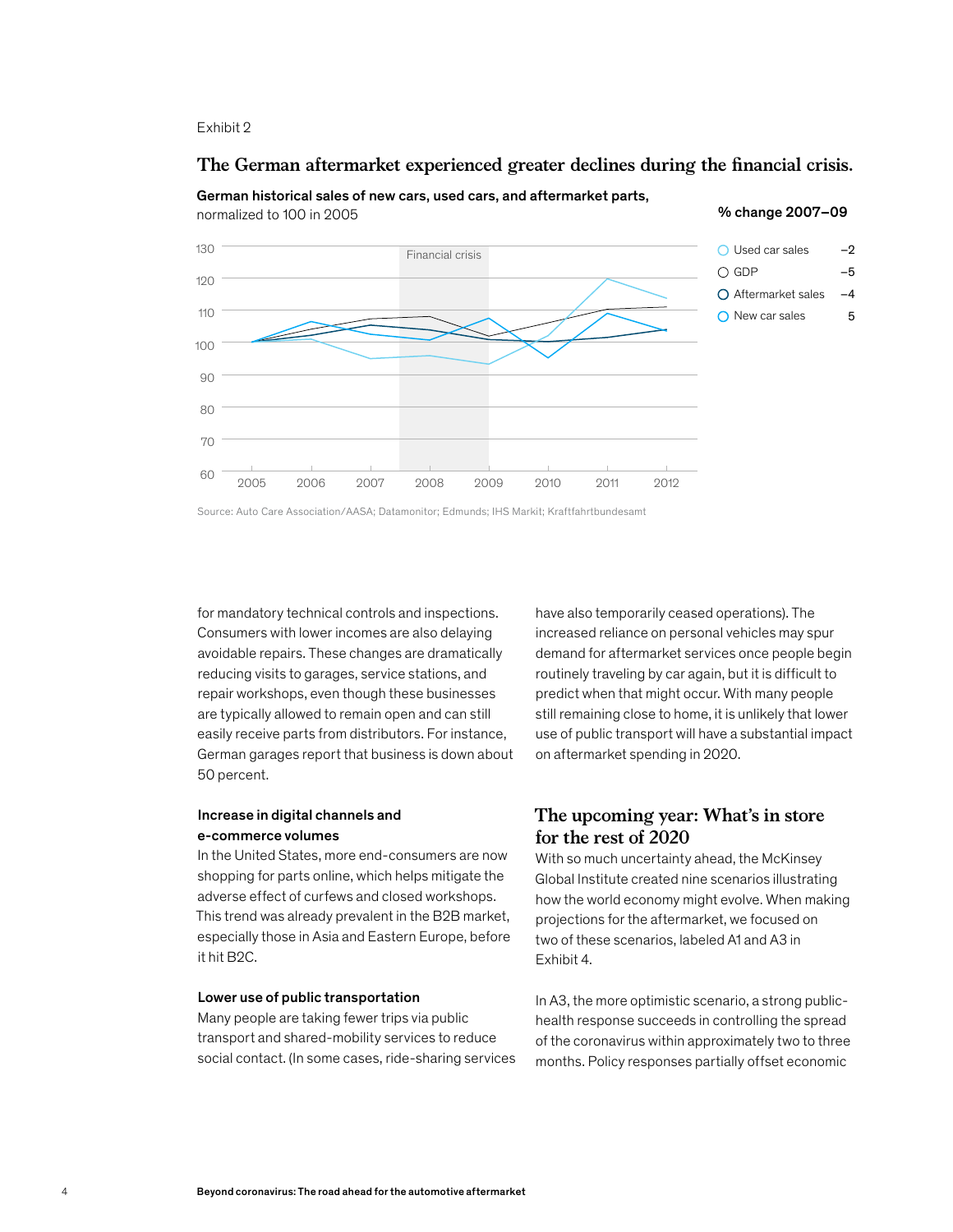#### **COVID-19 has introduced unique market drivers.**

**Tailwind CD** Headwind

| Key market drivers                                                    | Factor in 2008<br>recession | <b>Factor</b> in<br>COVID-19 |
|-----------------------------------------------------------------------|-----------------------------|------------------------------|
| Lower GDP                                                             |                             |                              |
| Lower vehicle miles traveled                                          |                             |                              |
| Fewer collisions                                                      |                             |                              |
| Lower foot traffic in<br>conventional stores                          |                             |                              |
| Higher traffic over<br>e-commerce                                     |                             |                              |
| Decrease in public-<br>transportation use                             |                             |                              |
| Other market drivers                                                  |                             |                              |
| Government stimulus package<br>(for instance, checks for individuals) |                             |                              |
| More time for DIY<br>improvement activities                           |                             |                              |
| Declining used-car prices                                             |                             |                              |

Note: Tailwind for "Higher traffic over e-commerce" for DIY e-tail only. Source: Goldman Sachs Economics Research; McKinsey analysis; McKinsey COVID-19 consumer survey, 2020

damage, a banking crisis is avoided, and global GDP recovers in the fourth quarter of 2020. In the more pessimistic scenario, A1, the virus resurges, resulting in additional periods in which business activity slows or ceases at the local level. With these complications, global GDP does not recover until late 2022.

We applied these macroeconomic scenarios to our aftermarket-demand model to gain detailed insights about the impact of key aftermarket drivers, such as VMT, on sales of collision and break-fix parts. We also assessed the impact of GDP on sales of discretionary-spend categories, such as accessories and performance parts, to determine how the revenue pool would evolve in 2020.

In the optimistic A3 scenario, we anticipate that 2020 aftermarket revenue would decline about 3 to 5 percent in the United States, compared to forecasts, while Europe would see a decrease of about 5 to 7 percent. In the more pessimistic scenario, A1, private and business travel would be low for longer, keeping VMT down. In consequence, 2020 revenue would be about 12 to 15 percent lower than forecasted in the United States and about 15 to 17 percent lower in Europe.

In both scenarios, aftermarket sales decrease across all categories in 2020 (Exhibit 5). For instance, within maintenance and consumable parts, such as motor oil and wiper blades, we expect declines in these scenarios of about 5 to 7 percent in the United States and 10 to 20 percent in Europe. Discretionary spending—such as for performance parts and accessories—could see the steepest fall, with decreases of about 10 to 25 percent in both the United States and Europe, should these scenarios play out.

#### Lessons from China

While everyone hopes that the economy will very quickly return to normal after the virus is contained and governments ease restrictions, our scenarios suggest this is unlikely. To gain more insight about what the recovery might look like, and how the aftermarket might respond, we examined China, where the shutdown began earlier and businesses are now re-opening.

We did find some positive signs. During the quarantine, many Chinese cities experienced an 80 percent drop in light-vehicle miles usage and an 85 percent drop in public-transit ridership. With restrictions easing, consumers have returned to their previous levels of car usage, even though many are still hesitant to use public transit. As of March 24, 2020, approximately 75 percent of the workforce had returned to their jobs—a trend that will help VMT. Service garages are reporting that many customers who delayed maintenance in the last few months are now returning, creating higher than usual demand.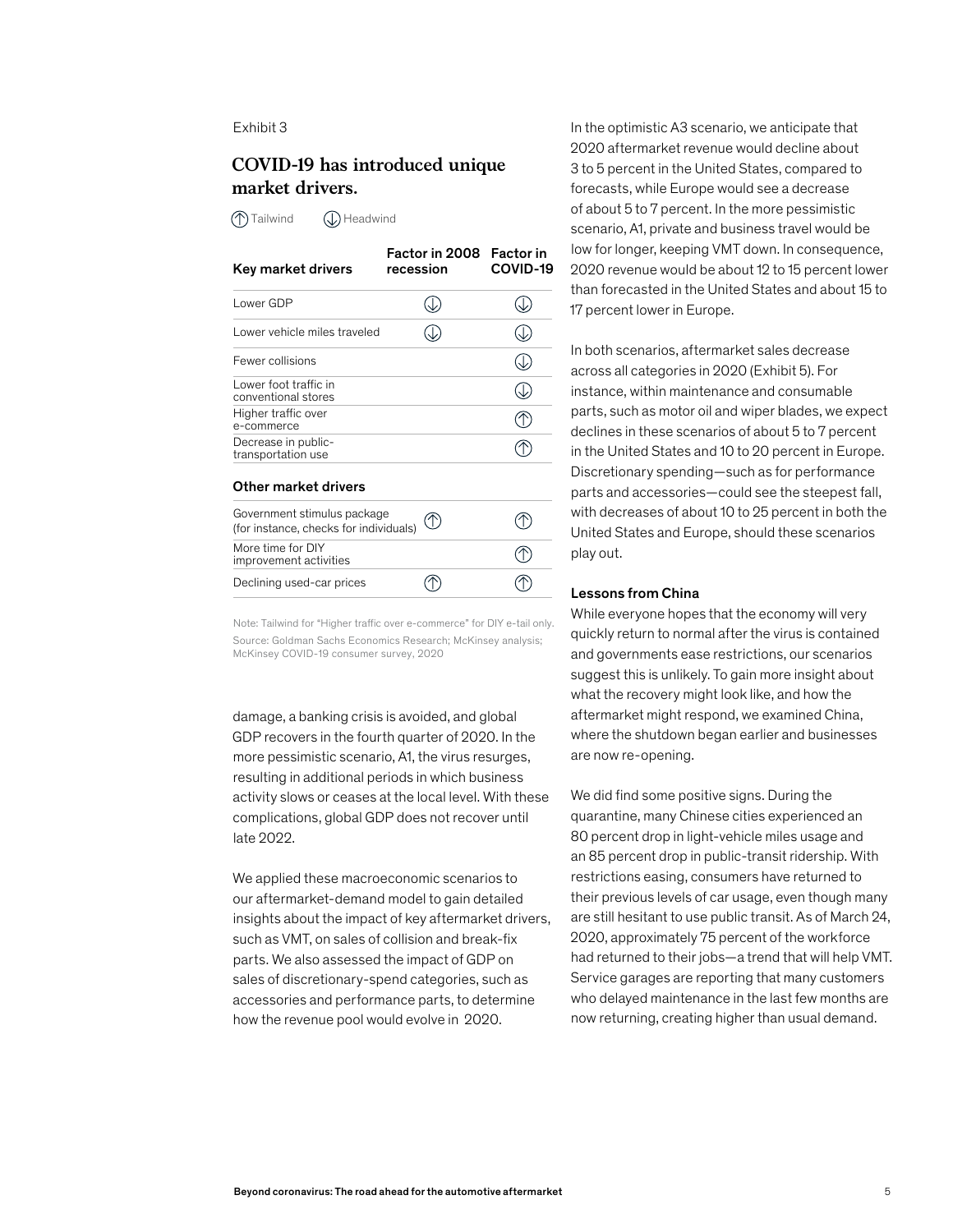#### **The GDP impact of COVID-19 will vary based on a number of factors.**

#### GDP impact of COVID-19 spread, public-health response, and economic policies



Effectiveness of government economic policy

Much of this bodes well for Europe and the United States, which are several months behind China in the progression of the coronavirus. But we also have to assume that COVID-19 will have a more prolonged effect on VMT in Europe and the United States in 2020, even after employees return to work. Quarantine restrictions have been less stringent in these regions, a higher percentage of employees work remotely from home, and the economic slowdown could be more prolonged because consumer sentiment may not rebound as quickly all factors that could reduce travel.

#### What's ahead in 2021 and later: Headwinds, tailwinds, and structural shifts

Although automotive players are naturally focused on the immediate crisis, we also wanted to look at the medium- and long-term implications of the pandemic. What challenges are aftermarket players likely to face in 2021 and later? When will demand return to 2019 levels? And will the pandemic permanently alter the industry's structure and dynamics?

Rather than hoping for a V-shaped recovery, most analysts now accept the potential for viral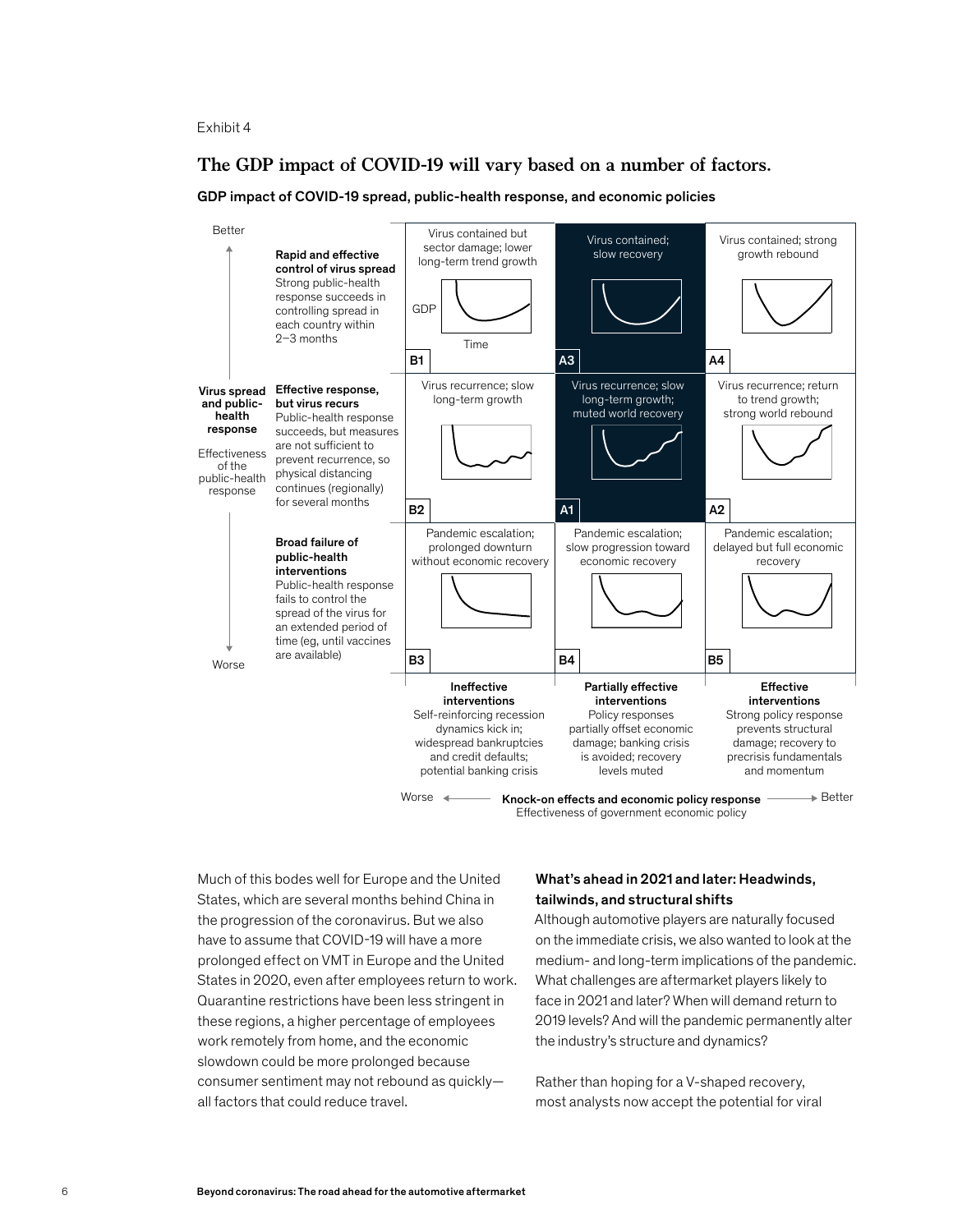#### **COVID-19 could have a significant impact on the light-vehicle aftermarket in the United States and Europe in 2020.**

US Maintenance and consumables Pre-COVID-19 forecast Scenario A3: Virus contained Scenario A1: Virus recurs Pre-COVID-19 forecast Scenario A3: Virus contained Scenario A1: Virus recurs 66 57 33 32  $23$ –3 to –5%  $-12$  to  $-15\%$ 30–31 53–54 32.5–33.0 21.5–22.0 202–206 28–29 45–47 28–29 18.5–19.0 181–187 18 18 14 8 16.6–17.0 16.6–17.0 13.0–13.5 7.5–7.7  $13.5 - 14.0$ 15–16  $0.0 - 10.5$ 6.5–6.7 97 90–92 80–82 212  $64.5 - 65.0$  61-63 38 36.5–37.0 35 Discretionary spend Break-fix Tires Collision parts Europe (France, Germany, Italy, and UK only) –5 to –7%  $-15$  to  $-17\%$ 

Aftermarket sales,<sup>1</sup> \$ billion

Note: Figures may not sum, because of rounding.

1 As of April 22, 2020. Encompassing parts, accessories, and tire sales in consumer dollars. Market forecasts do not include overall price inflation. Source: Auto Care Association; US macroeconomic KPIs; McKinsey Aftermarket Model

resurgence, slower long-term growth, and a more muted global recovery that will occur in stages. In other words, they believe that the trends depicted in scenario A1 could materialize. Adding to the difficulties, continued physical distancing and remote working may persist long after governments formally remove restrictions. Those trends could keep VMT low, slowing the aftermarket's recovery.

On a more optimistic note, the crisis could also create some long-term tailwinds for aftermarket demand. First, personal vehicles will likely supplant public transport for many consumers because

the threat of contagion outweighs considerations related to cost and convenience. Low fuel prices–if they persist–may support this modal-mix shift. Second, average vehicle age is likely to increase as economic pressures force consumers to postpone new-car purchases. This trend was observed during the financial crisis of 2007 to 2009, beginning as a gradual creep in vehicle age and then accelerating to lift the average by a full year in the United States. If this pattern repeats during the COVID-19 crisis, the increase in older vehicles could boost the need for repairs.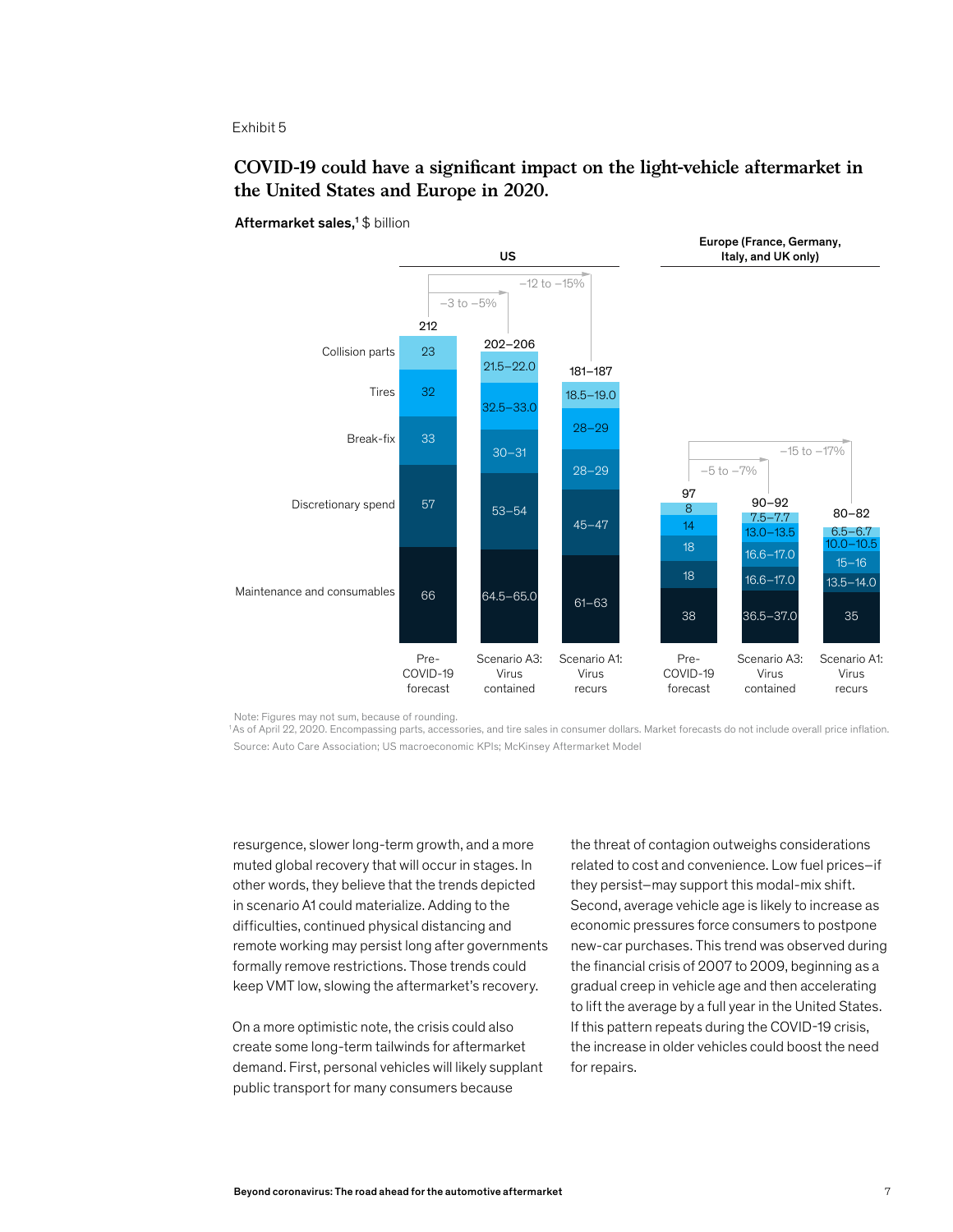Beyond demand levels, the fundamental structure of the aftermarket industry will likely change. The following shifts may be most notable:

- *Car parc*. The car parc is the aftermarket's core performance driver each year, accounting for about 45 to 50 percent of its growth. New car sales expand the parc by 6 to 10 percent each year, depending on region, and COVID-19 will cause disruption to this inflow. The impact will differ by aftermarket channel: temporarily, the original-equipment aftermarket channel will drop as the number of vehicles under warranty will decrease. The independent aftermarket could potentially decrease in size around 2025 because COVID-19 has sharply reduced sales of new vehicles, thus reducing the number of cars requiring aftermarket services at five years—a point when more frequent repairs are often necessary
- *E-commerce and digital channels*. Many consumers and businesses have already migrated to e-commerce for parts purchases, and this trend may persist. In response, aftermarket players will likely offer omnichannel models similar to those of retailers—for instance, the ability to make purchases online and then make a quick pickup. The increased affinity for internet purchases may create an emerging opportunity for new business models or service options.
- *Supply chain*. The aftermarket supply chain will change if distributors and retailers trade farflung sources for near-shore ones, perceiving a lower risk of disruption. For the United States,

this could mean more NAFTA sourcing at the expense of Asian manufacturers. Singlesourcing might also decline as the need for supply security outweighs the cost of qualifying second sources.

- *Automation*. Automation of manufacturing, distribution centers, and warehouses is likely to accelerate to hedge against additional disruptions of the labor force, enable physical distancing among employees, and reduce the risk of new infections.
- *Consumer preferences*. Changing consumer workshop preferences may necessitate new service offerings. A new category of do-ityourself (DIY) may emerge, with video support provided. The potential uplift from DIY will be limited, because not all consumers are able to repair vehicles themselves. Upcoming vehicle generations and technologies will decrease the ranks of DIYers even further.
- *Shifting consumer travel preferences*. Increased private-car use may enhance VMT as people avoid public transportation for their commutes. Many may also have an increased preference for traveling by car, rather than by plane or train (if travel distances allow the switch). In case of stalled new-car sales, this preference change would imply prolonged usage of current vehicles.
- *Competition*. The competitive landscape may shift, since economic pressures could force smaller service locations and distributors to exit the market. In the United States, independent

## **Beyond demand levels, the fundamental structure of the aftermarket industry will likely change.**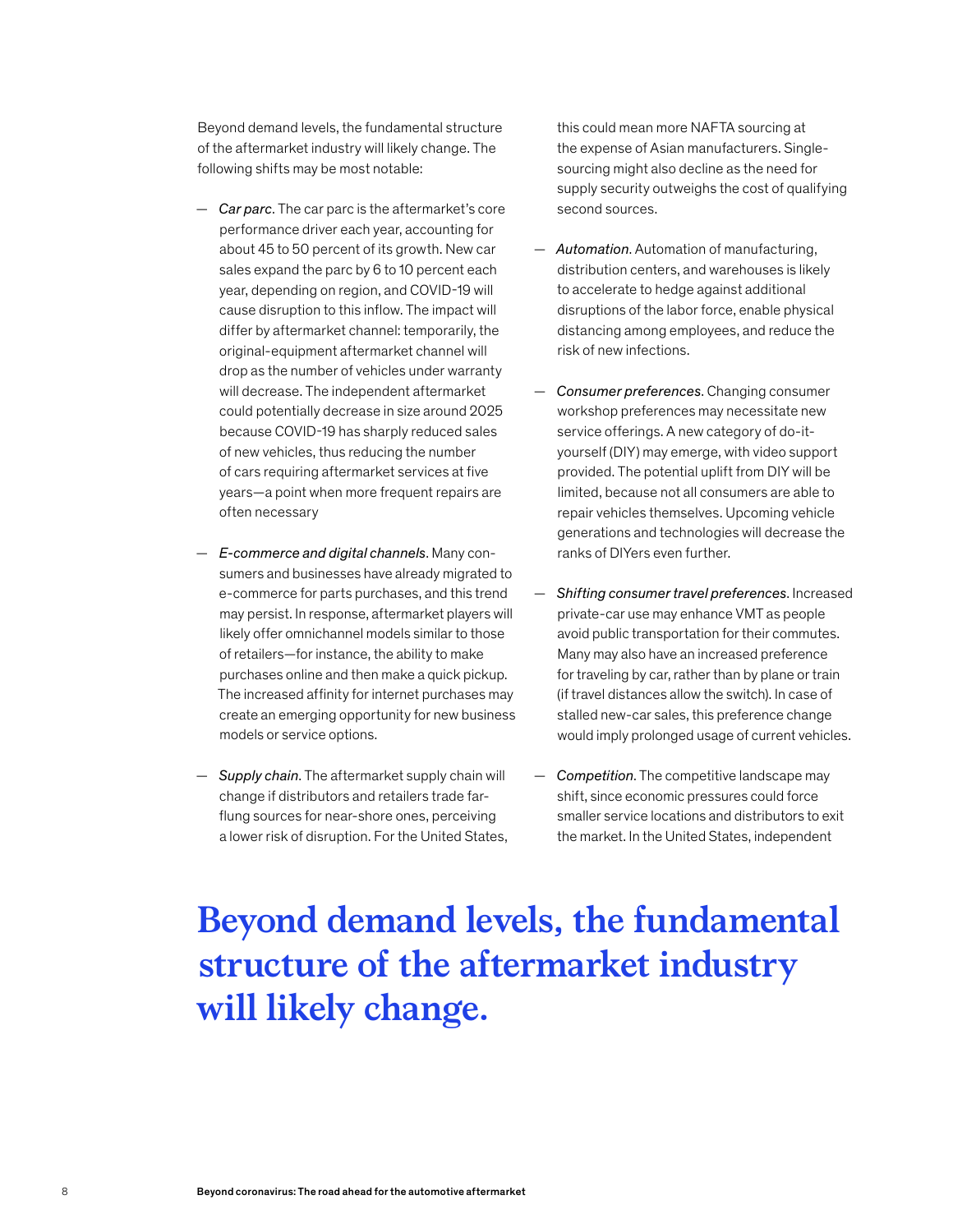body shops constitute 35 percent of industry revenue but have increasingly consolidated into mid-size independents and multishop operations. This trend may accelerate because of crisisrelated bankruptcies and business closures.

After factoring in all headwinds and tailwinds, combined with the expected structural changes, our view suggests that the United States and Europe are likely to take some time to get back to 2019 levels (Exhibit 6). Europe, which had a more moderate outlook for growth in vehicles in operation precrisis than the United States, is likely to face the more pronounced contraction if the coronavirus is not contained and the economic fallout deepens in weaker markets. The number of vehicles in operation in China is expected to continue the dramatic growth seen over the past few years, aramane growth seem over the past few years,<br>which could mask the impact that reductions in man construction in appear mandemediation.<br>
other regions are having on the global aftermarket. Overall, the shrinking aftermarket size will have a

significant impact on the profitability of OEMs and tier-one suppliers, since it accounts for a good portion of their revenues.

#### Strategic moves

To survive the crisis and emerge even stronger, aftermarket players must adapt to the next normal with dramatic changes, including those that consider the industry's structural shifts. Many changes will be company-specific, but some common themes could emerge:

— The go-to-market approach may evolve, with end-to-end solution options and delivery (for instance, e-tailing parts combined with specific service offers from the nearest garage, insurance solutions, and an immediate timeline for repairs/delivery in a way that is consistent with the dramatically higher level of remote working that most consumers will get accustomed to).

#### Exhibit 6

#### In A1, the more pessimistic scenario, the aftermarket faces low to flat growth **until 2025 in the United States and Europe.**



Light-vehicle aftermarket size,<sup>1</sup> \$ billion

<sup>1</sup>As of April 22, 2020. Encompassing parts, accessories, and tire sales in consumer dollars. Market forecasts do not include overall price inflation.